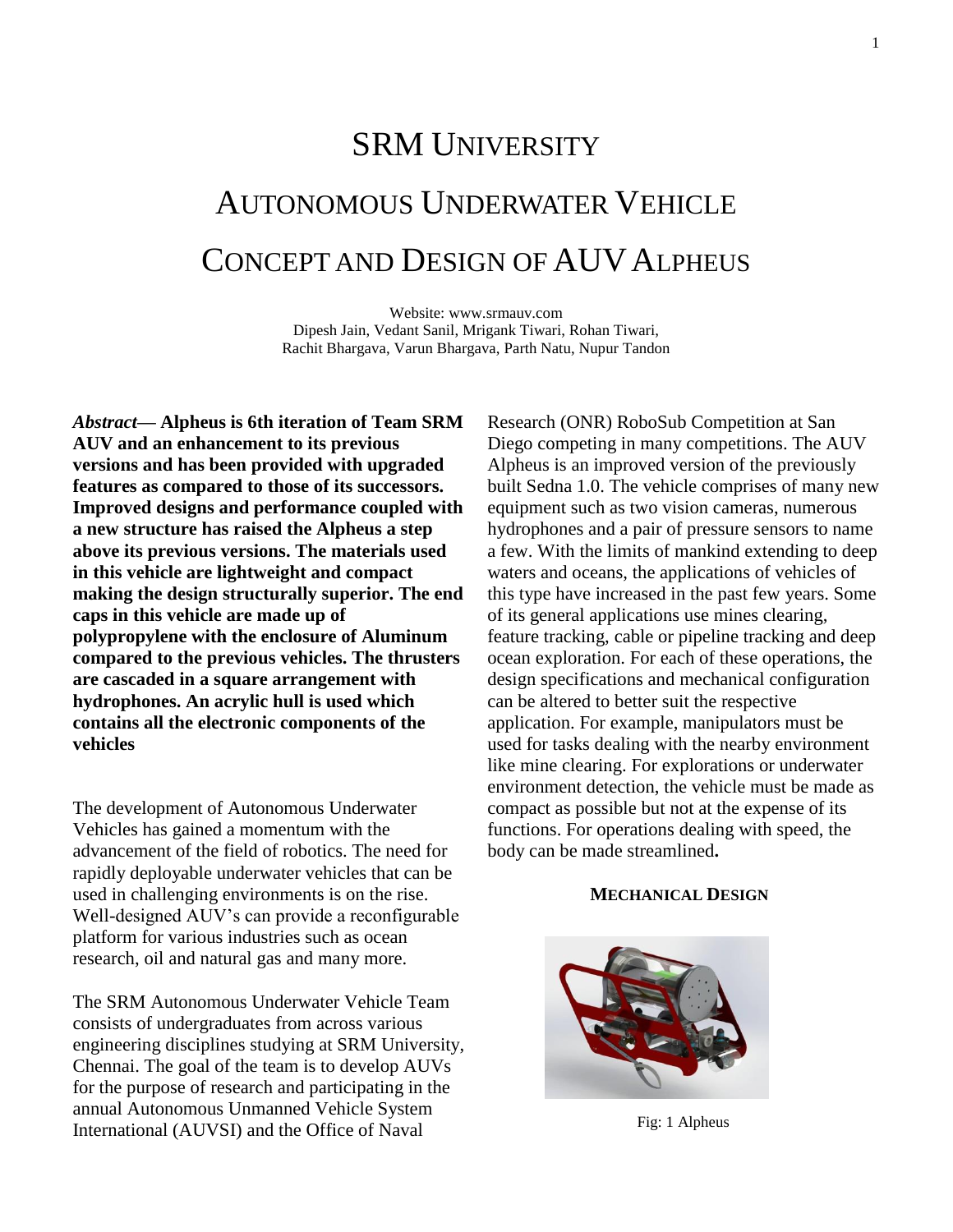#### **DESIGN OVERVIEW**

The ability of working in unpredicted circumstances was kept in mind while designing the vehicle. In order to make sure that the vehicles find use in the operations like shipwrecks, pipe inspection, submerged cave systems and many more, the AUV is designed as such that it can maneuver in overhead environments. The AUV is made as compact as possible acknowledging the area constraints in some of its operations. The hull contains sliding deck mechanism ensuring removal and centralized access to electronic components. The frame is designed in a modular way keeping in mind any future modifications to be made into the vehicle can be accomplished with minimal effort. SolidWorks and ANSYS have been used for modeling and analysis of the vehicle.

#### **IMPOSED DESIGN REQUIREMENT**

Many preliminary designs have been analyzed to bring the vehicle to its current operating form. The design of AUV is made streamlined to make sure the vehicle fulfills the environmental requirements. It is able to spin about an axis within its own body and is capable to move/spin in all directions. The design has to offer pressure resistance, streamlining, neutral buoyancy and speed. The speed depends upon two factors, the minimum drag coefficient and the power supply.

#### **MECHANICS OF AUV**

The design of SRMAUV, ALPHEUS was made in a modular way. Initially different rough sketches are made in order to make the drill patterns over the side plate. All the patterns are created in such way that 4 thrusters and other components are placed in a perfect way.

The acrylic hull is placed over the upper base plate. The side frame, base plate, and the thruster plate are made of Al-6061T6. The base part is also made with different pattern convenient for all cables. In the main acrylic hull, all the electronic components of the AUV are mounted onto the two plates of aluminum in between stand of 40mm is made.

.As the works related to electronics are performed frequently at the time of competition, it is difficult and time consuming to take out the both racks. In order to overcome this, frequently used components

are placed over the upper plate of the hull.

Two lower base plates are made for the placement of thruster which is to be placed at the front and back of the frame. The lower base plate is placed in such a way that the upper base plate and other components don't obstruct the thrust provided by the thruster. On the frontal lower base plate, small camera enclosure plate is welded. Batteries and its components are placed on the lower plate of the hull.

The thrusters are positioned in such a way that the vehicle possess six degrees of freedom. Six thrusters are used to move/spin the vehicles. Out of six thrusters, 4 are placed at the bottom plate which help in adjusting the depth of the vehicle. These four thrusters are placed along the vertical axis to provide a high downward thrust. Two thrusters are used for controlling the yaw of



Fig: 2 Exploded view of Alpheus

the vehicle and these thrusters are among the six thrusters that is situated in the bottom plate. Each of the side frame consist of a thruster that is used controlling the surge of the vehicle. Hence in total there are eight thrusters used for assisting the six degrees of freedom.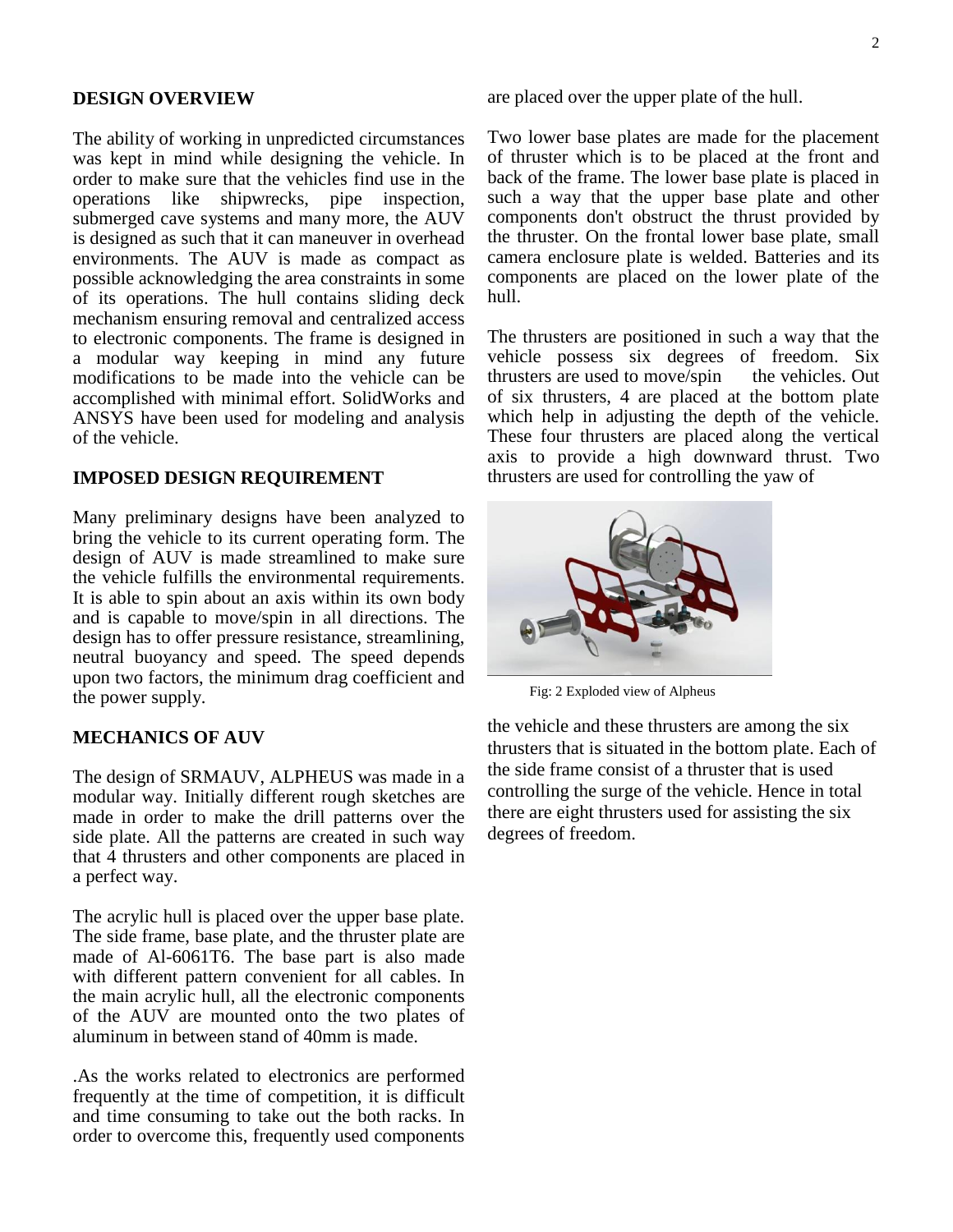## **VEHICLE SPECIFICATIONS**

| <b>Specifications</b>                            |                                                |  |  |
|--------------------------------------------------|------------------------------------------------|--|--|
|                                                  |                                                |  |  |
| Depth rating                                     | 25 <sub>ft</sub>                               |  |  |
| Length                                           | 649 mm                                         |  |  |
| Height                                           | 596 mm                                         |  |  |
| Width                                            | 420 mm                                         |  |  |
| Cable Penetrator<br>Holes                        | $(2*9)*13mm$                                   |  |  |
| Constructions                                    | Aluminum frame/end<br>cap and acrylic<br>tubes |  |  |
| Watertight<br><b>Enclosure Inner</b><br>Diameter | 290 <sub>mm</sub>                              |  |  |
| Watertight<br>Enclosure inner<br>length          | $540$ mm                                       |  |  |
| Net buoyancy                                     | 773.967N                                       |  |  |
| Weight in air (with<br>ballast)                  | 45kg (estimated<br>value)                      |  |  |
| Weight in air<br>(without ballast)               | 38kg (estimated<br>value)                      |  |  |

# **COMPONENTS OF THE VEHICLE**

## **a. EXTERNAL FRAME**



Fig: 3 Frame

The frame is made up of hard anodized Aluminum for structural stability and drill pattern is applied to make it modular. The designs make sure that the total deformation, von mission stress and strains are minimized. The components like thrusters, hull among others are directly secured by the frame and the design is such that it provides unobstructed flow for the thrusters. ANSYS is used to analysis structural rigidity.



Fig: 4 Side Frame



Fig: 5 Base Plate

The frame has 2 AI-6061 side plates each 6mm thick and having dimensions of **649mm x 6mm x 596mm**. The frame houses 8 thrusters for surge, heave, yaw and pitch control. The handles ensure easy transportation of the AUV.

Aluminum grade Al-6061-T6: It is an alloy of aluminum along with magnesium and other similar metals. It is used at two different thicknesses: 6mm and 4mm. It is used for fabricating frame, rack, thruster placements and other smaller components like holdings and end caps.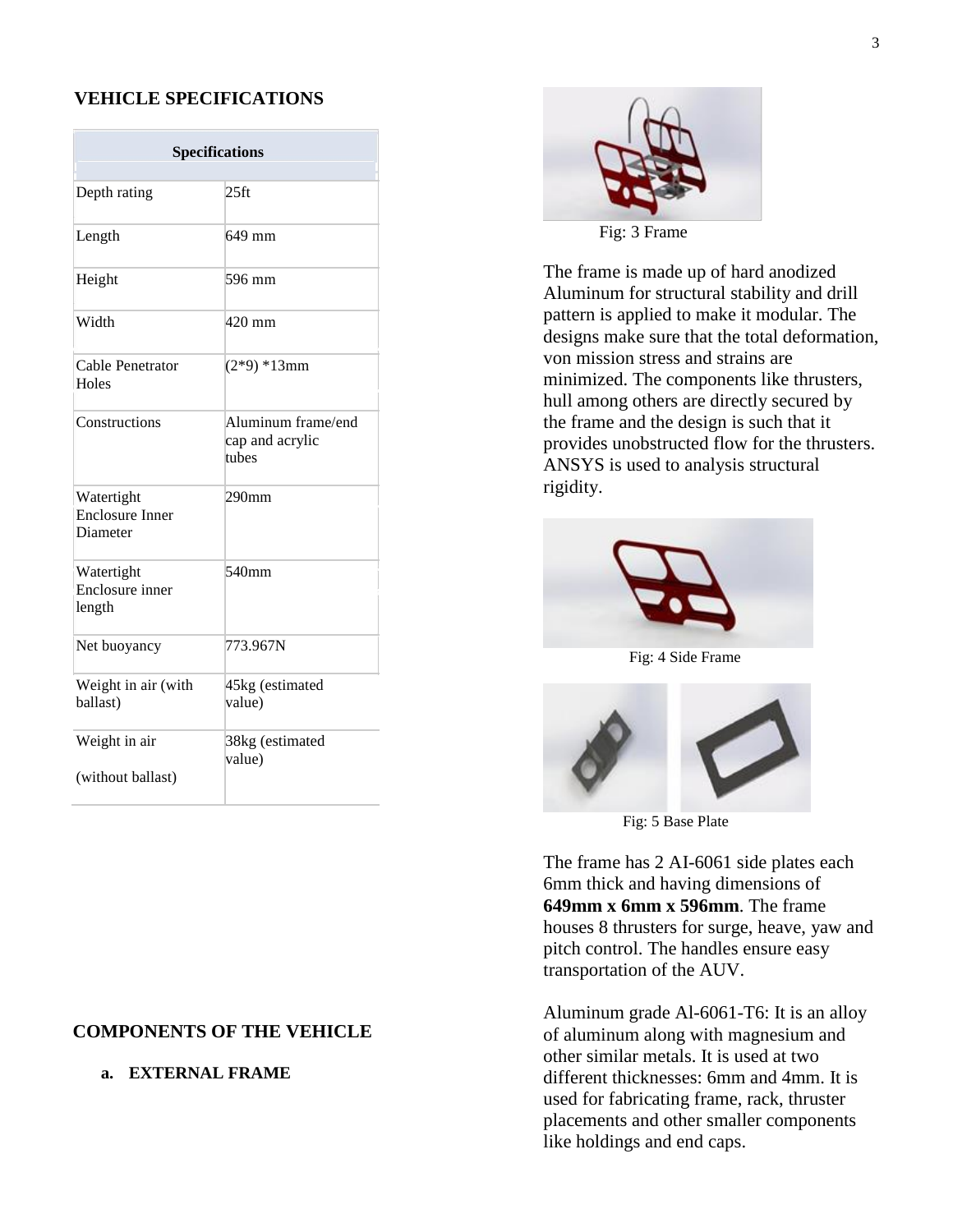

Fig: 10 Electronics Rack

The 6061-T6 temper of aluminum is chosen over other metals and alloys because it shows the most favorable properties when it comes to fabrication and application. It has an ultimate tensile strength of 290Mpa (42,000psi) and yield strength of 240MPa(35,000psi) which make it highly resistant to underwater pressure while carrying a considerable amount of load. The shear modulus or bending modulus of aluminum alloy is higher than other similar alloys and metals which are considered which makes it the best choice. Also, aluminum alloys take a longer time to rust when compared to iron based alloys.



Fig: 8 Exploded View of hull



Fig 9: Neck of Hull

![](_page_3_Figure_7.jpeg)

![](_page_3_Figure_8.jpeg)

Hull is made of Acrylic tube of thickness 5mm with the enclosure of the polypropylene and aluminum. Alpheus is enhanced with the radial sealing. The polypropylene enclosure contains groove on its upper and side face for the O-ring. The hull is closed by using the aluminum plate. The aluminum plate contains holes for connectors which connect all the component to the hull.

Acrylic tube provides good impact strength and rigidity to hull. It also provides excellent dimensional stability and low mound shrinkage as well as optical clarity.

Polypropylene plastic is considered a "tough" material because it exhibits elasticity over a certain range of deflections and experiences plastic deformation early in the process. The material also has excellent fatigue resistance. It is also a good option for use around electrical components as it is a very good insulator**.**

In order to verify the safety of the hull up to 25m in depth, Ansys of the hull was done and results were found to be positive which can be verified by the diagrams.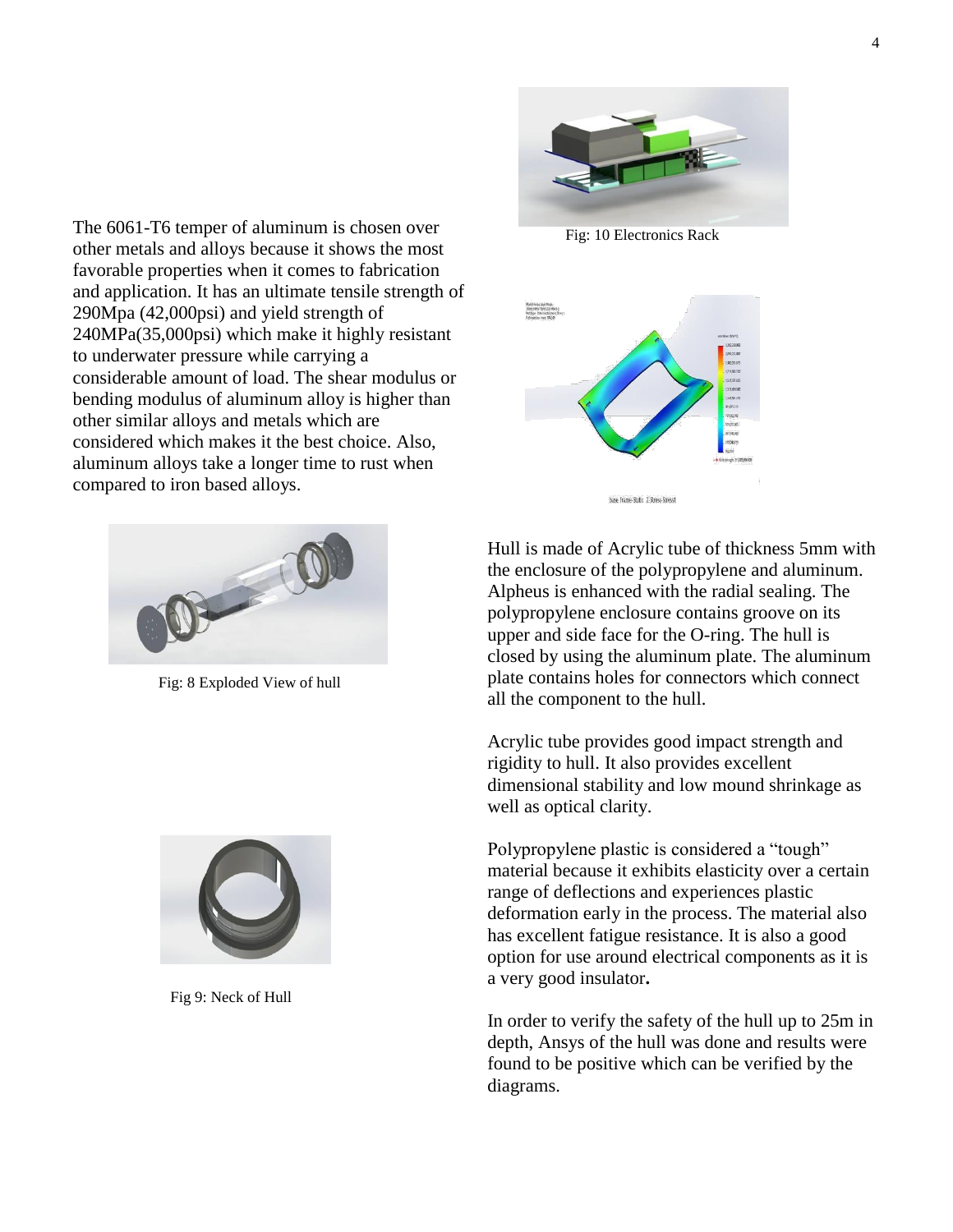**Dimensions (metric) Length:** 540 mm **Internal Diameter:** 290mm **External Diameter:** 330mm **Volume:** 78.896L **Buoyancy:** 773.9697N **Centre of Mass:** X=202.26mm, Y=219.33,  $Z=397.56$ mm

![](_page_4_Figure_1.jpeg)

tube 4-Static 1-Stress-Stress1

![](_page_4_Figure_3.jpeg)

Fig: 11 Stress test of the hull

#### **CAMERA POD**

![](_page_4_Picture_6.jpeg)

Fig: 12 Camera pod

fabricated for the front and bottom vision cameras. Clear acrylic front panels provide an unrestricted field of view.

## **GRABBER MECHANISM**

![](_page_4_Picture_10.jpeg)

Fig: 13 Grabber

The grabber mechanism is an important component of the AUV system. The grabber is placed to pick up objects and target items Underwater and deposit them in the specified area. The task to be performed and it's regulations are kept in mind while designing the grabber. It consists of two arm like extrusions that are usually curved. The arms are operated using servo motors.

The arms have a curved shape to facilitate maximum coverage of the object surface while also being less harmful to the object. One of the grabber arm is kept stationary at a pre-meditated angle while the other arm is coupled to an underwater servo motor that gives it 180degree motion. Using this mechanism, the grabber arms are opened and closed. The object placed in the pool is detected and picked up using the grabber and is deposited in the designated area.

#### **DROPPER MECHANISM**

![](_page_4_Picture_15.jpeg)

Fig: 14 Dropper object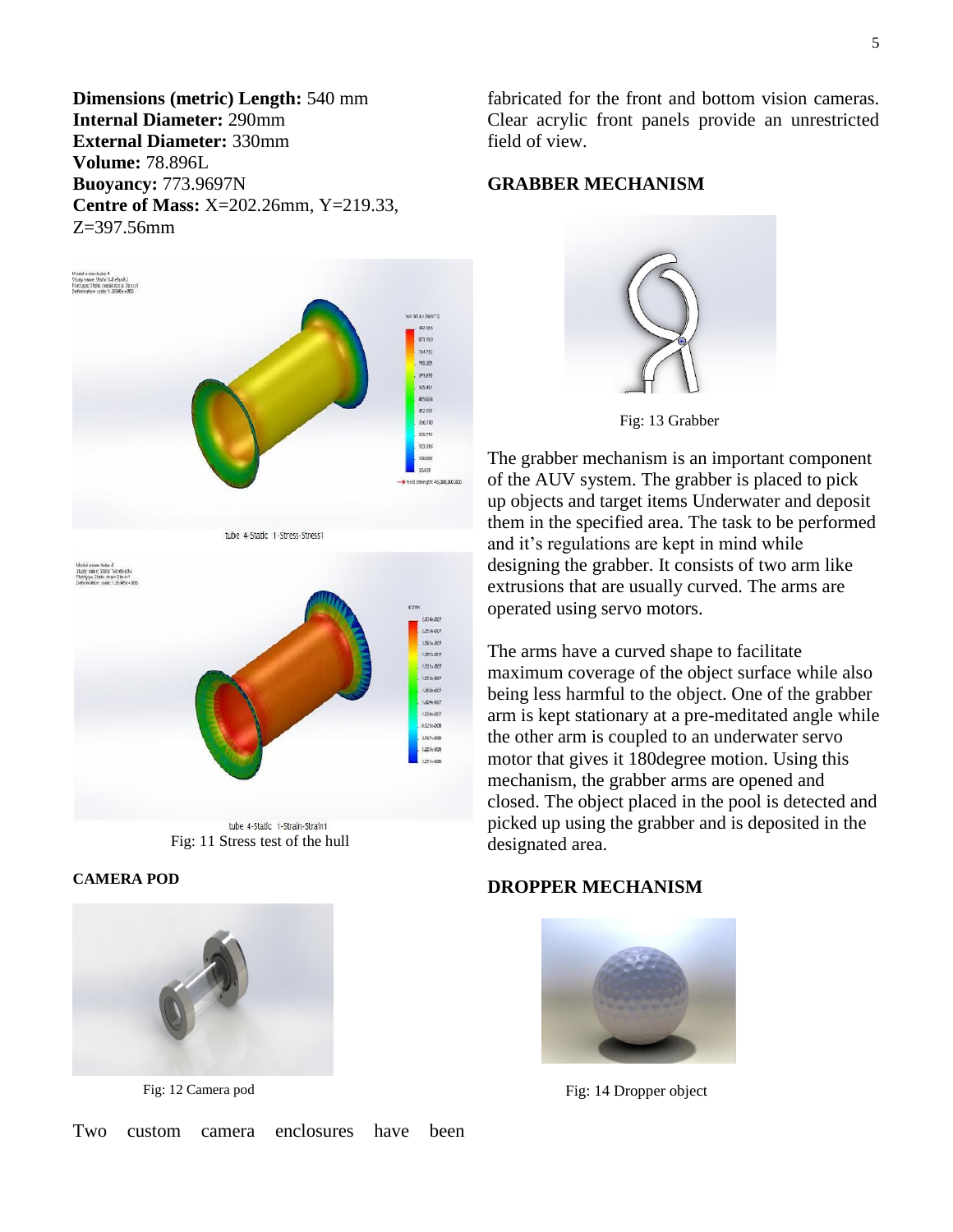Dropper provides to deliver an object, usually a ball, to a designated bin placed underwater in competition. The dropper is mounted at the bottom of the AUV to provide unhindered access to the bin. The dropper is made from acrylic and PP.

A servo motor is used to hold the ball in place within the dropper cylinder. Once the vehicle has detected the bin, the dropper is positioned directly above the bin and the servo motor operates to let the ball drop directly into the bin. This provides a simple and efficient mechanism dependent solely on the weight of the ball rather than an external force to direct it into the bin.

## **TORPEDO MECHANISM**

![](_page_5_Picture_3.jpeg)

![](_page_5_Figure_4.jpeg)

The torpedo mechanism refers to underwater rockets that are fired to fulfill the prescribed task. The torpedoes are produced using 3-D modelling and can be made using plastic or metal pieces. The torpedo is fired using a pneumatically actuated cylinder. The torpedo is placed within the acrylic tube. Compressed gas is released at high pressure which propels the torpedo out of the tube towards the sheet to be pierced. The torpedo is provided with adequate weight and cross section to have perfect aerodynamics

## **ELECTRICAL DESIGN**

#### **OVERVIEW**

The electrical infrastructure consists of Power Management Systems, Acoustic Signal Processing and Sensor Payload Electronics, so as to cater the needs of constantly evolving software and mechanical components. The design ensures modularity in the electrical system for allowing boards to be reused through multiple design iterations and provides support for future unforeseen requirements. The Mini-ITX motherboard, microcontroller carrier board, Batteries and Power Supply Units are the main electrical components which are enclosed within the hull. In addition, a number of sensors and protection circuits have also been incorporated to make the system robust.

#### **POWER MANAGEMENT SYSTEM**

A dedicated Power Management System is developed to support the onboard electronics and sensor payload. A Battery Management System is developed for optimal power distribution among various boards such as the onboard CPU, thrusters and the microcontroller board. A Battery Management and Protection board is custom designed to provide even discharge of Lithium Polymer (Li-Po) batteries. A visual feedback system to provide battery level information for thrusters and electronic peripherals is developed. Special care has been taken to ensure water leakage detection and overheating. Each component is protected with resettable fuses. Sedna is powered by two 14.8V (4S), 10Ah Lithium Polymer batteries in parallel.

## **POWER MONITORING**

A custom board has been designed to monitor the power level of each battery which is also provided with a Hall Effect current sensor to continuously measure the current. A point contact temperature sensor is placed on each battery to continuously measure the temperature. A graphic LCD displays the status of the batteries, power lines and hull temperature. LED strip lighting provides visual feedback for software debugging.

#### **POWER DISTRIBUTION**

A M4-ATX (250W) power supply unit provides power to the mainboard computer which is equipped with features like programmable voltage output and time out auto shutdown features. A DC-DC boost converter receives the raw voltage from batteries and converts it to different levels of voltage (5v, 12v, 18v) required by microcontrollers,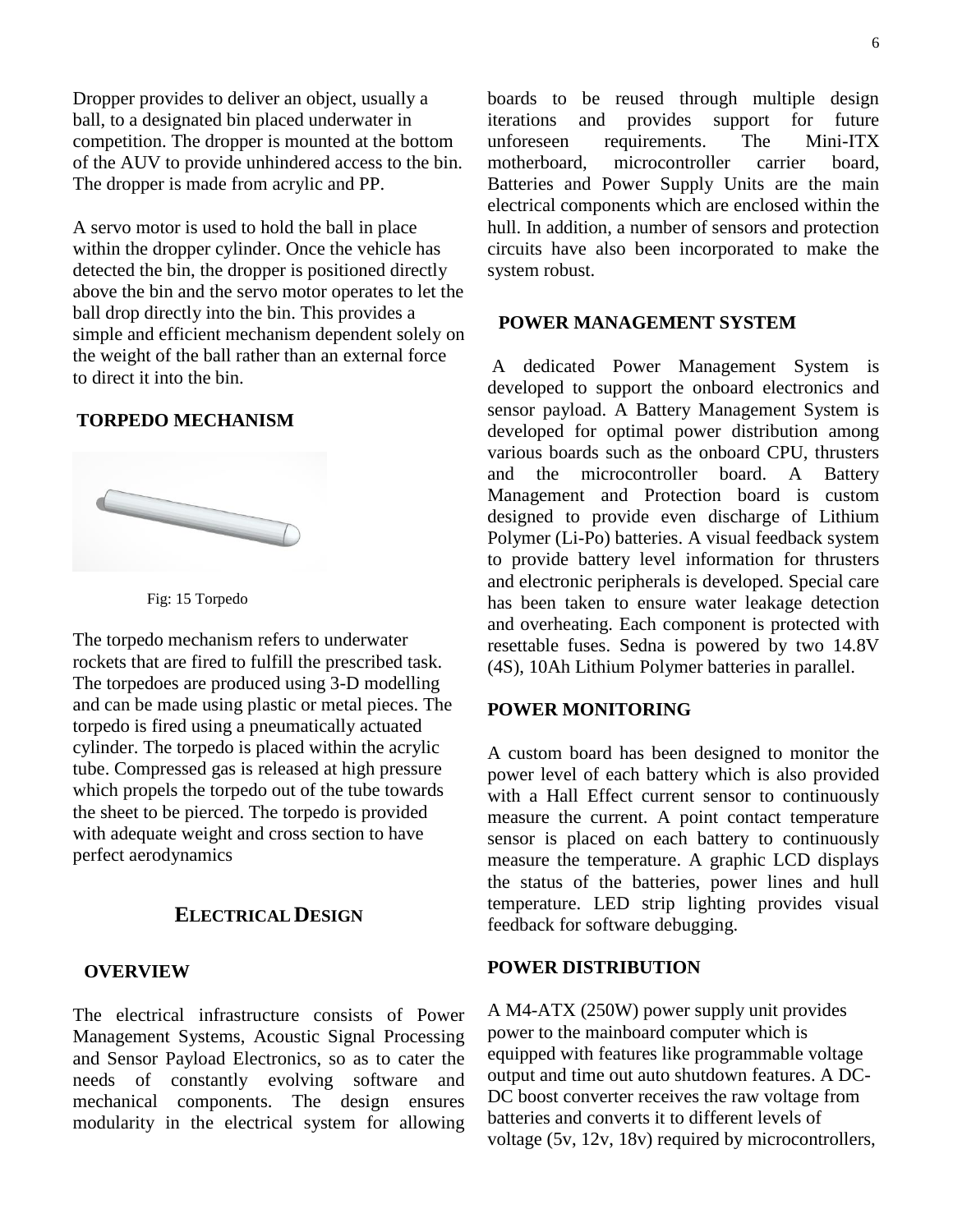actuators and sensor payloads. These channels are monitored and displayed on the LCD and protected in case of an overcurrent or overvoltage.

| Components         | Avg. Power  | Quantity | Total(w) |
|--------------------|-------------|----------|----------|
|                    | Required(w) |          |          |
| <b>Thrusters</b>   | 350         | 8        | 2800     |
| Computing          | 55          |          | 55       |
| Unit               |             |          |          |
| Display            | 10          |          | 10       |
| Unit               |             |          |          |
| <b>Total Power</b> |             |          | 2865     |
| Required           |             |          |          |

## **ONBOARD COMPUTER**

Computer design for Alpheus is governed by the vehicle's need to perform complex computer vision and machine learning in real time in spite of restrictive space requirements. The software system is powered by an Intel Haswell CPU Core i7-4785T quad core processor with a maximum Thermal Dissipation Power (TDP) of 35W on a Gigabyte GA-Z97NWIFi motherboard along with a 256 GB SATA Solid State Drive (SSD). The Motherboard requires a non-fluctuating and uninterrupted DC power supply to deliver optimum performance, and it is provided by M4-ATX (250W) PSU. A USB hub interfaces the embedded sensors and actuators as well as other serial devices, i.e. Battery Management System (BMS), AHRS-8 and cameras. The main purpose of the Arduino board is interfacing Alpheus' various sensors and thruster.

![](_page_6_Picture_4.jpeg)

Fig: 16 Gigabyte GA-Z97N-WIFi Mini-ITX Motherboard

![](_page_6_Picture_6.jpeg)

Fig: 17 Arduino Mega 2560

#### **SENSORS**

Alpheus is equipped with a suite of sensors used for sensing the environment and providing orientation feedback as well as odometry information. Sensors for current, temperature, inertia, angular velocity, pressure and leakage are used in Sedna. Two vision cameras are provided for driving the image processing software stack. The sensor suite provides 6 degrees of freedom state space solution. A brief description of the sensors is given below:

## **a. Pressure Sensor**

The vehicle uses UltraStable™ US300 Series submersible pressure transducer to obtain analog pressure data. The sensor returns the pressure exerted by the mass of water above the vehicle. Using Pascal's Law, the depth of the vehicle is extrapolated.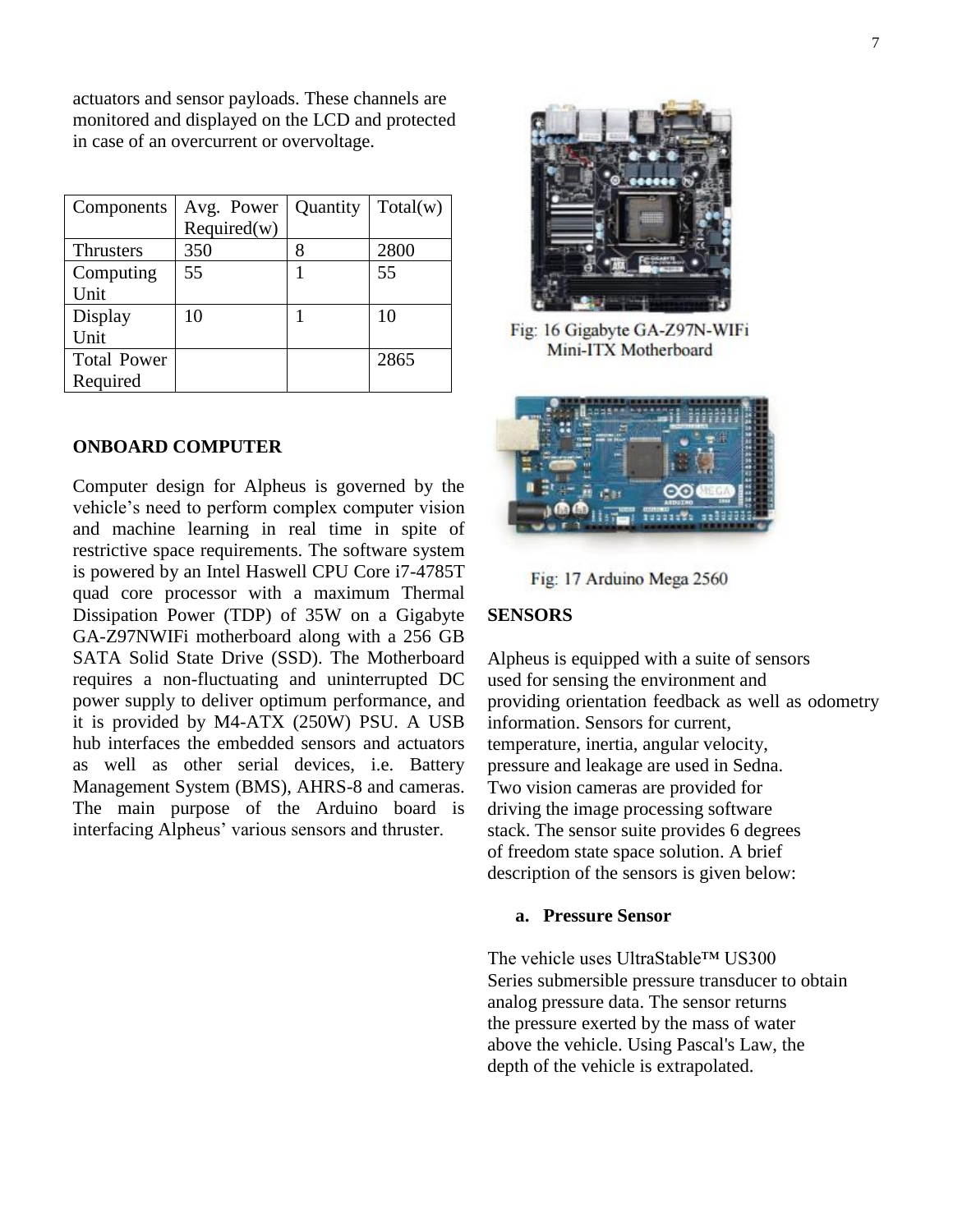![](_page_7_Picture_0.jpeg)

Fig:18 US300 Pressure Sensor

## **b. Inertial Measurement Unit (IMU)**

Alpheus is equipped with a MEMS based Sparton AHRS-8 system. It is fully temperature compensated and uses Advance sensing technology (3-axis magnetic, 3-axis MEMS acceleration, and 3 axis MEMS gyro) to compute yaw, pitch and roll measurements. It provides critical inertial data at a rapid rate of 100 Hz. The IMU is used to provide vehicle angular velocities and linear acceleration that is used to compute the pose of the vehicle.

![](_page_7_Picture_4.jpeg)

Fig: 19 Sparton AHRS-8 IMU

## **c. Camera**

Alpheus uses two Microsoft LifeCam cinema cameras, one forward and other at bottom. Cameras are used to drive the vision system of the vehicle and are housed in custom fabricated external enclosures that provide a clear field of view to the camera lenses.

![](_page_7_Picture_8.jpeg)

Fig: 20 Microsoft LifeCam cinema

## **d. Current Sensor**

A low noise producing current sensor is used in Alpheus. Hall Effect current sensors (ACS 709) are used by the power board to get a feedback of current being consumed from the batteries, It continuously monitors the current going in and out of the battery.

![](_page_7_Picture_12.jpeg)

![](_page_7_Figure_13.jpeg)

## **e. Temperature Sensor**

Alpheus utilizes a LM35 digital thermometer temperature sensor. The digital thermometer has the capability of deriving power directly from the data line, thus eliminating the need for an external power supply. The sensor monitors the temperature within the hull in areas where higher temperatures might be a cause of concern.

![](_page_7_Figure_16.jpeg)

## **f. Leak Sensor**

Alpheus has integrated leak sensors to detect possible water leaks. It consists of an array of wires. When these wires become wet, an electrical short occurs which is transmitted by a binary signal to the microcontroller and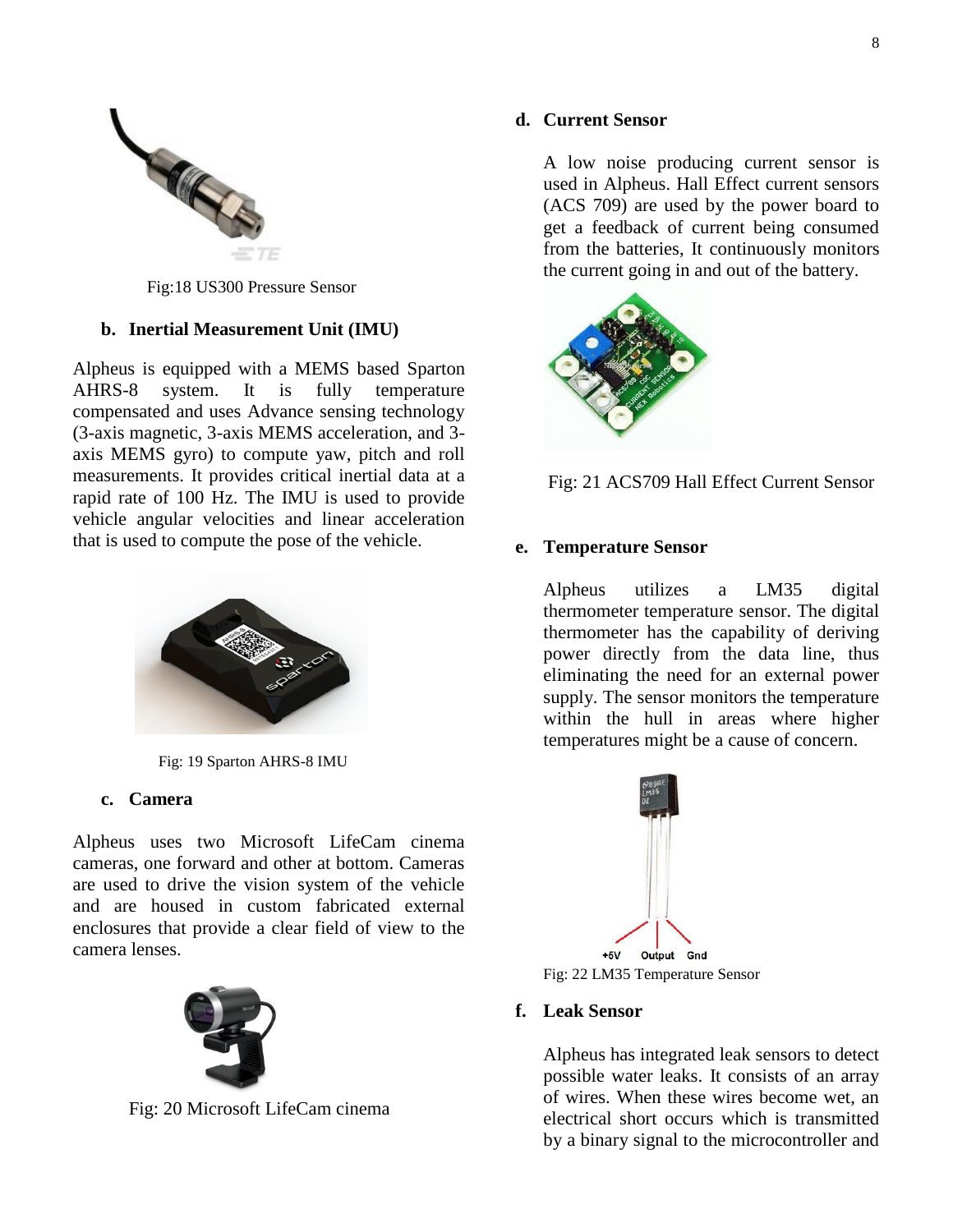it is processed and desired action is taken. In addition, LED strips are integrated as state indicators. These indicators are especially useful during autonomous runs for understanding the vehicle's current state.

![](_page_8_Picture_1.jpeg)

Fig: 23 Leak Sensor

#### **BATTERIES**

Lithium polymer batteries built with Li-Po Nanotechnology substrate complex are used for providing power to Alpheus. The advantage of using these batteries is that there is less voltage sag and a higher discharge rate. The batteries are connected to a Battery Management System, which efficiently supplies power to the thrusters, microcontroller carrier board, CPU and other components used in the AUV. It can power the AUV for 120 minutes continuously.

![](_page_8_Picture_5.jpeg)

Fig: 24 Multistar Li-Po 10000mAh

## **KILL SWITCH**

Alpheus is provided with a kill switch which is used to shut down the entire AUV system, in an emergency. When the kill switch is activated, it stops power supply to electronic components completely and disables the thrusters. The kill switch minimizes the risk of the AUV getting damaged when an emergency is detected. Emergency situations include water leakage which may cause short circuiting, attacks caused by marine animals and destructive human activities which may inflict severe damage on the AUV.

#### **DROPPING & TORPEDO CIRCUITRY**

The vehicle uses a pneumatic cylinder assembly for dropping markers. The piston is actuated using a double acting cylinder, which is connected to a solenoid valve allowing the marker to fall into the bin. This design was chosen due to its low offset and high accuracy.

![](_page_8_Figure_11.jpeg)

Fig: 25 Dropping & Torpedo Circuitry

### **THRUSTERS**

Alpheus uses 8 Blue Robotics T200 series thrusters systemized in three main groups: Two horizontal thrusters for surge, four vertical thrusters for heave and two side thrusters for heading and sway control. Each of these thrusters are controlled using an independent motor driver. This enables uniform and accurate propulsion, since it allows for individual control of each thruster's rotation speed. The depth rating of the thrusters is 150 meters in fresh water.

![](_page_8_Picture_15.jpeg)

Fig: 26 Thrusters (Bluerobotics T200)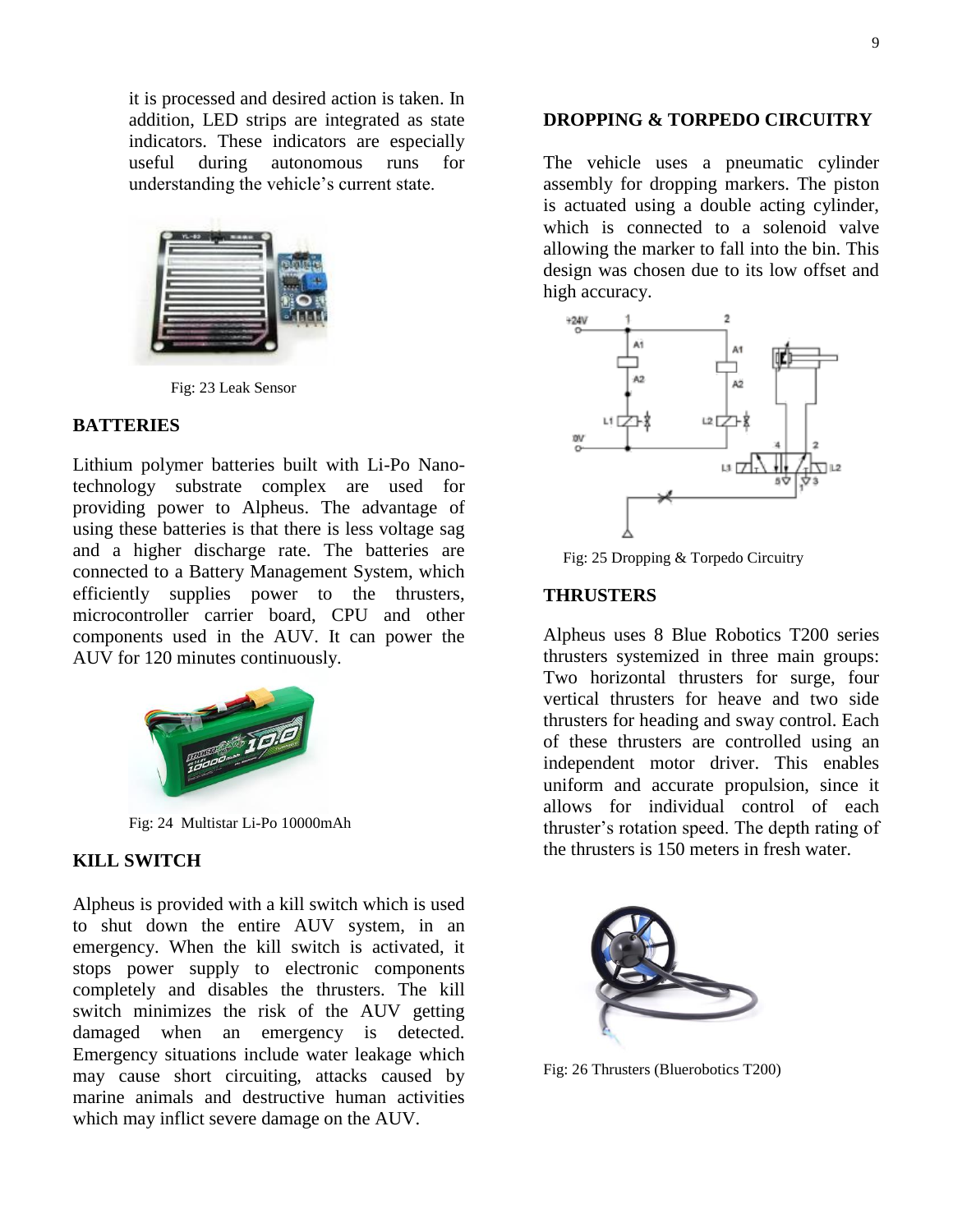#### **HYDROPHONE ARRAY**

The Acoustics System enables real-time detection and estimation of the Direction of Arrival (DoA) of underwater impulsive audio signals produced by the pinger. The main objective is to compute the angle and elevation of the source of signal. Signal Processing hardware from National Instrument and a 2-dimensional array of four Sparton PHOD-1 hydrophones are used for the acquisition and realtime processing of the signals. Once the event (impulsive signal) is detected, its DoA is estimated using Generalized Cross Correlation (GCC) with Phase Transform weights (PHAT) to measure the Time Difference of Arrival (TDoA) between pairs of hydrophones. Parameterized predictions of TDoA's are compared to actually measured TDoA's such that the parameter can be obtained by a Least-Squares minimization. Using realtime techniques, there is no loss of information from the environment for the processes of signal detection and DoA estimation occur in parallel.

![](_page_9_Figure_2.jpeg)

Fig: 27 Acoustic system

![](_page_9_Picture_4.jpeg)

Fig: 28 Sparton PHOD-1 Hydrophone

## **SOFTWARE DESIGN**

. The Software stack of Sedna is built on top of the **Robot Operating System** (ROS) by Willow Garage. ROS is installed on top of **Debian Linux** operating system, running on an Intel core i7 processor. A Mini-ITX on-board computer is provided inside the pressure hull.

The software stack has been designed from scratch this year and provides the following benefits:

- Modular design with optimal task distribution
- Abstract asynchronous inter-process communication mechanisms
- Redundancy in process life-cycles in case of crashes
- Shared memory system for vehicle parameter variables
- Improved front-end controls for easy debugging of missions

The Robot Operating System is an industrial-grade robotics framework which provides various services and tools that significantly reduce design cycle time. The software stack of Sedna is modularized into various processes that are completely independent of each other, yet are able to communicate using an asynchronous messaging protocol.

The software subsystems of Sedna are divided as such:

- **Mission Planner**
- Motor Controller
- Vision Server
- Action Server/ Action Client
- User Front End
- **Telemetry**

All these systems are integrated into the ROS infrastructure in the form of nodes with asynchronous communication among them. Topics provide data communication over TCP or UDP and Services provide an XML-RPC request-response call. The software team is mainly responsible for developing software for mission planning, computer vision and control system design.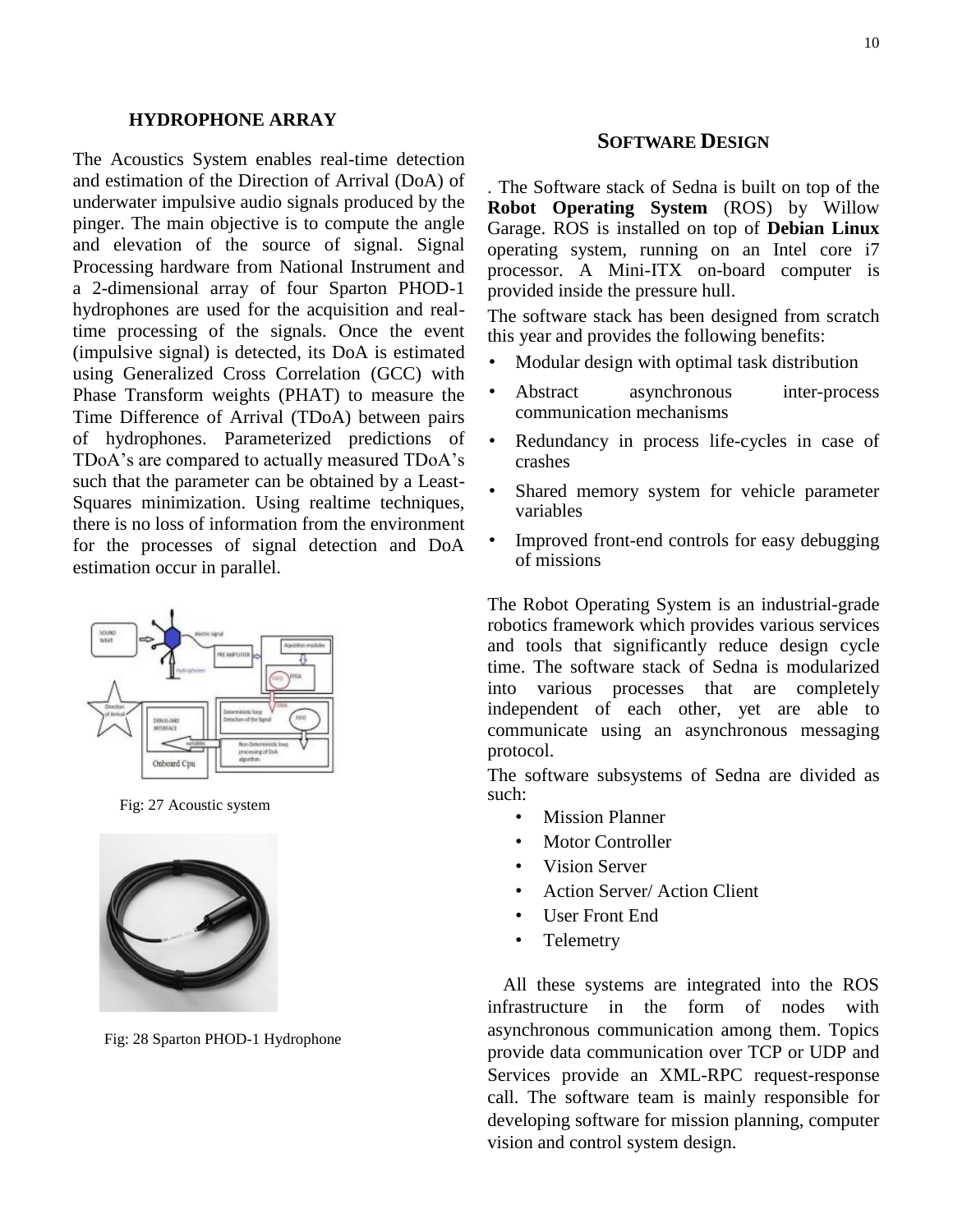The software architecture is divided into two parts:

- A **High-Level Architecture** which involves abstract planning algorithms like mission planners and direct waypoint navigation functions. It also includes the vision server which is responsible for image processing and object recognition on the camera images. Most of these algorithms run of the onboard computer.
- A **Low-Level Architecture** where the onboard sensors and actuators of the vehicle are interfaced to the microcontroller. The directives from the high-level software are fed to the microcontroller which controls the thrusters of the vehicle.

#### **SYSTEMS INTEGRATION:**

Sedna's architecture is a highly distributed and abstraction is achieved in the form on

"nodes" with asynchronous inter-process communication mechanisms between them.

The various subsystems are started all at once at runtime and are actively involved in asynchronous IPC once started. The system is fault tolerant with a node being immediately restarted if any system error causes its shutdown.

#### **DESIGN METHODOLOGY**

Sedna's software is developed in various layers of abstraction. The low-level software comprises the PID controllers, the microcontroller kernel and the communication protocols to interface the microcontroller with the on-board computer. The rest of the software is mostly the high-level architecture which sends commands to the low-level controllers, e.g. navigational commands. Sensor data is collected through various sensors

## **CONTROLLER DESIGN**

Robust vehicle control is achieved in Sedna through a combination of 6 carefully Proportional Integral Derivative (PID) controllers. The autonomous operation of the AUV is brought about using setpoint directives to the PID control loops. The microcontroller board is programmed with a custom kernel that constraints operating frequencies of the control loops along with loops for collecting sensor data and relaying information to the on-board computer.

![](_page_10_Figure_13.jpeg)

Fig: 29 PID Algorithm

Pose of the vehicle is determined from the inbound IMU data. Each PID controller maintains pose of the vehicle using set-point directives from the High-Level Software. The controller computes the error in each of the Yaw, Pitch, Roll, Surge and Sway Axis. A high frequency error minimization algorithm with average weighting of output corrects the pose error to achieve the target set-point.

## **MISSION PLANNER**

The high-level planning software is developed using a State Machine implemented in Python using the SMACH (State Machine) library. The competition tasks are described using a set of states with a number of inputs and results associated with each state.

![](_page_10_Figure_18.jpeg)

Fig: 30 Mission Planner